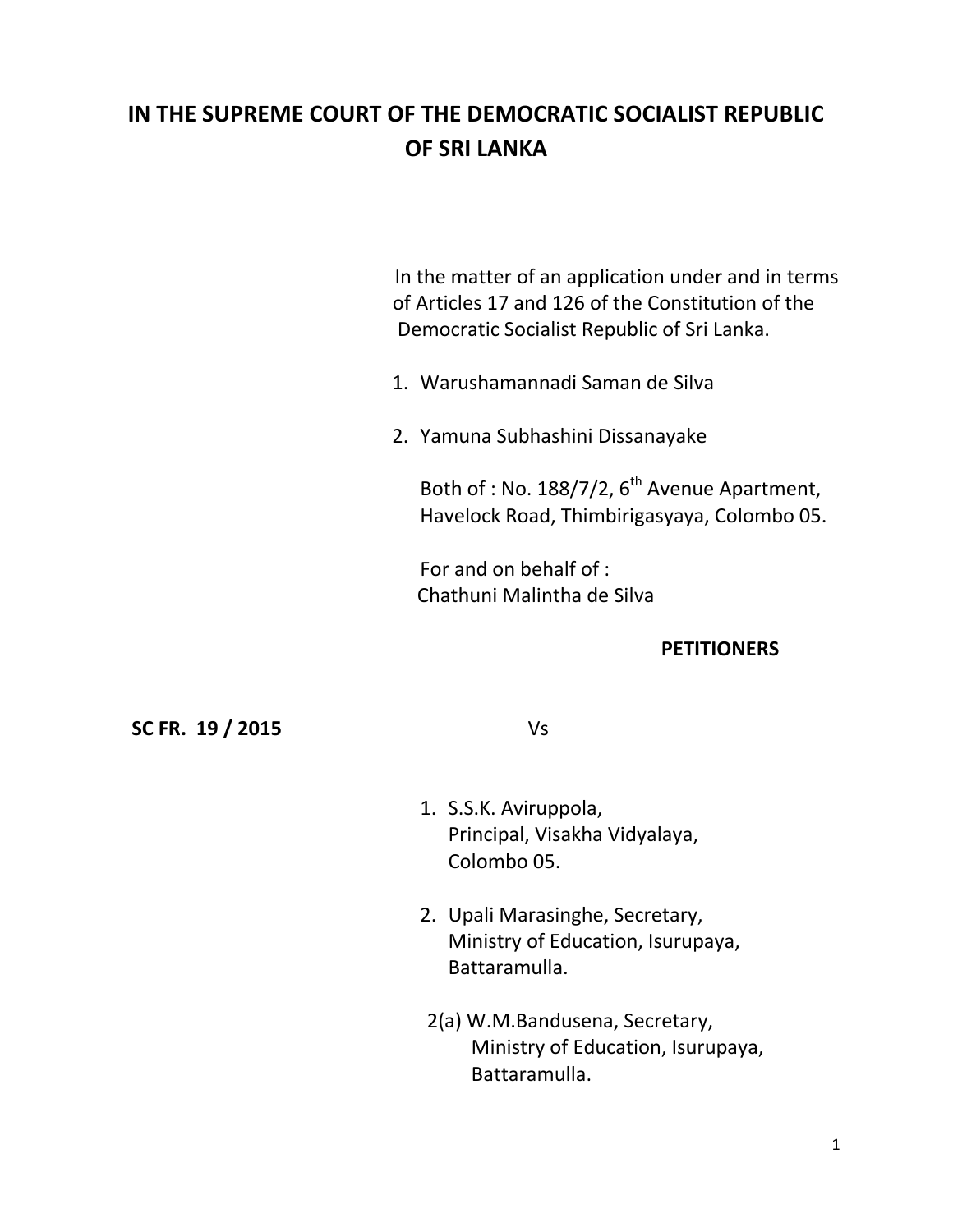- 3. Ranjith Chandrasekera, Director National Schools, Ministry of Education, Isurupaya, Battaramulla.
- 3(a)I.A.P.N. Illeperuma, Director National Schools, Ministry of Education, Isurupaya, Battaramulla.
- 4.U.M. Prasanna Upasantha, Principal, Mahanama College, Colombo 03.
- 5.Hon. Attorney General, Attorney General's Department, Colombo 12

## **RESPONDENTS**

- **BEFORE : S. E. Wanasundera PC. J. B.P. Aluvihare PC. J. & Upaly Abeyrathne J.**
- **COUNSEL : Uditha Egalahewa PC with Ranga Dayananda for the Petitioners Sanjay Rajaratnam PC , ASG for the Respondents**
- **ARGUED ON : 21. 01. 2016.**

**WRITTEN SUBMISSIONS BY THE PETITIONERS : 16. 02. 2016. BY THE RESPONDENTS : 09. 02. 2016.**

**DECIDED ON : 11 .07.2016.**

## **S. Eva Wanasundera PC. J**

This Application was filed by the Petitioners as parents on behalf of their daughter namely Chathuni Malintha de Silva on the  $5<sup>th</sup>$  of February, 2015. It is with regard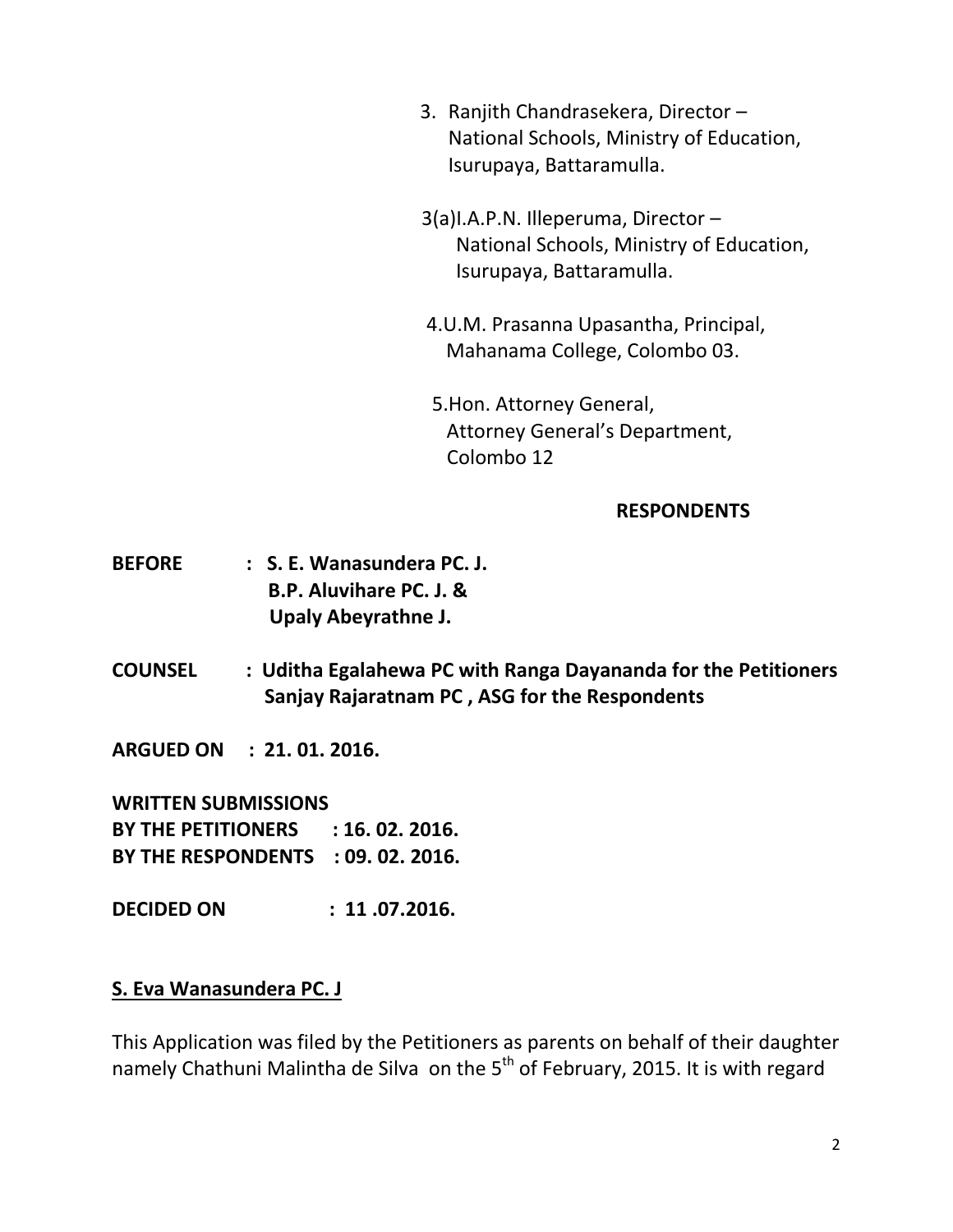to the denial of admission of the said child to Grade 1 of Visakha Vidyalaya in the year 2015, by the  $1<sup>st</sup>$  Respondent.

The Petitioners alleged that their fundamental rights guaranteed by Article 12(1) of the Constitution are violated by the  $1<sup>st</sup>$  to  $4<sup>th</sup>$  Respondents or any one or more of them by such denial.

The  $1<sup>st</sup>$  Respondent is the Principal of Visakha Vidyalaya and at the time of filing this case the  $4<sup>th</sup>$  Respondent was the head of the Appeals Board. The 2<sup>nd</sup> and the 3<sup>rd</sup> Respondents were the other members of the Appeals Board who sat with the 4<sup>th</sup> Respondent to decide the Appeal filed by the Petitioners.

Leave to proceed was granted on the  $11<sup>th</sup>$  March, 2015 by this Court under Article 12(1) of the Constitution after hearing the Counsel for the Petitioners and the Additional Solicitor General who defended the  $1<sup>st</sup>$  to the  $4<sup>th</sup>$  Respondents and appeared for the  $5<sup>th</sup>$  Respondent, the Hon. Attorney General as well.

The admitted facts are:-

- 1. That the Petitioners sought admission of their daughter to Grade 1 of Visakha Vidyalaya for the year 2015, under the category of Chief Occupant in terms of the Circular No. 23/2013.
- 2. At the first interview held by the school, the Petitioners' daughter was awarded 54 marks.
- 3. The Board of Appeal increased the marks to 62.
- 4. The cut off mark under the Chief Occupant category for admission for Grade 1 was 65.

I observe that the Petitioners had been residing at No. 556/1/c, Galle Road, Colombo 3 from June 2007 to September 2010 .The said premises were acquired by the State for the Marine Drive in 2010 and then the Petitioners had moved to No. 176/22, Thimbirigasyaya Road, Colombo 5, in the month of October, 2010. They lived there until August, 2012. Then they moved to No. 188/7/2, 6<sup>th</sup> Avenue Apartments, Havelock Road, Colombo 5 in August, 2012 having obtained the said place on a lease. They are living in this apartment up to date.

All these premises come under the Grama Niladari area of Thimbirigasyaya.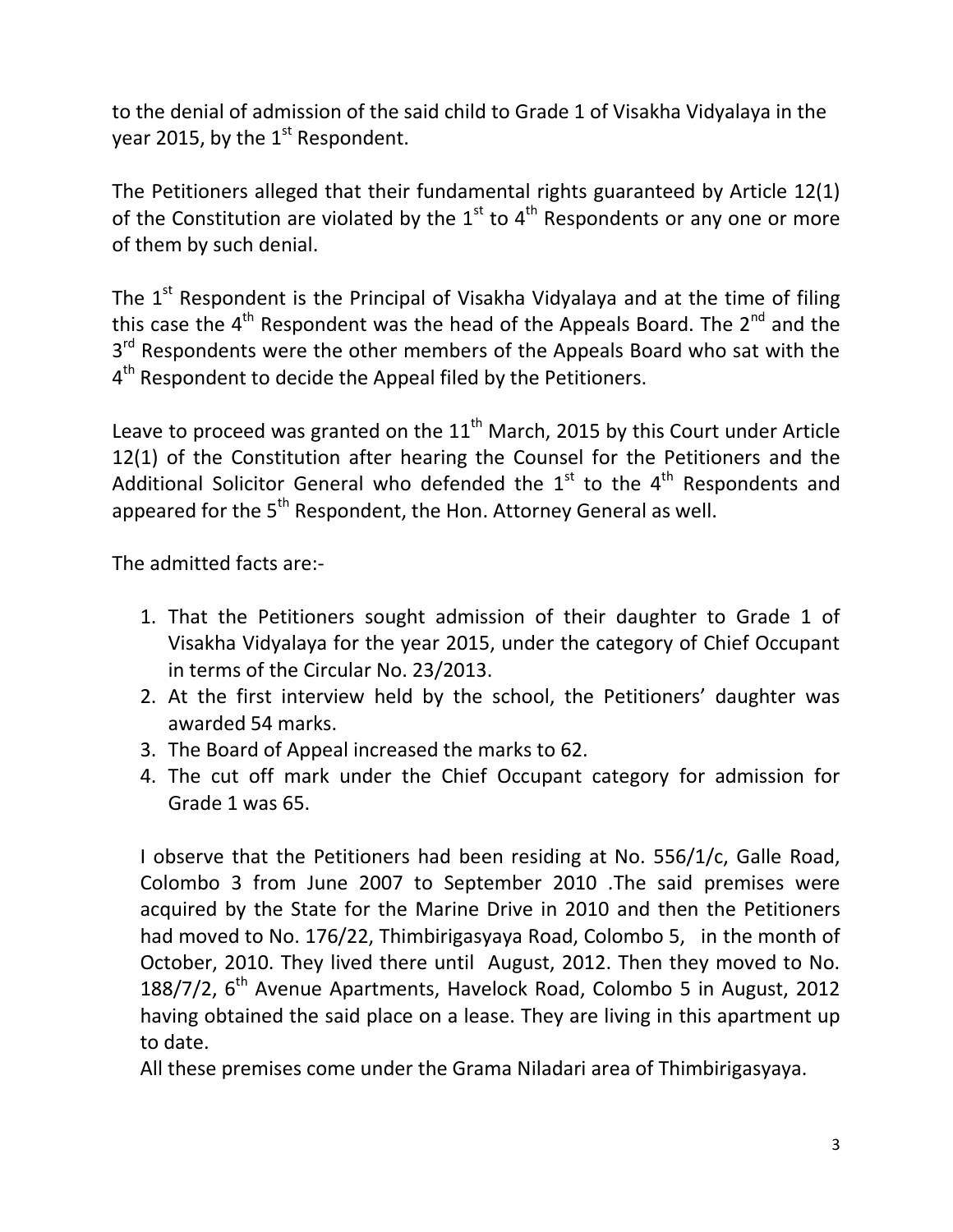The Petitioners submitted an application for admission of their daughter to Visakha Vidyalaya. They were not called for any interview even though others had been called. When inquired from the school, the security personnel had advised them to make an entry in the log book maintained at the school. So they did and consequent upon that log entry, they were asked to come for an interview at 1.30 p.m. on the  $8<sup>th</sup>$  September, 2014 by way of a telephone call which they received on the same day. It was a Poya day, a holiday.They were interviewed along with the daughter under Ref. No. CO/142.

I find no explanation given by the school authorities for not having called the Petitioners in the normal course of granting an interview , in any affidavit filed by any of the Respondents in this case. If the Petitioners had not been alert, perhaps they would never have got a chance to face an interview, which is an entitlement of an applicant living in the feeder area of this school for admission.

The Circular No.23/2013 is the most important document since it is according to the provisions therein that the selection criteria is decided by the School. It is marked and produced as P2. Clause 6.1 deals with the applications of children living in close proximity to the school. The Petitioners are qualified to apply to Visakha Vidyalaya under Clause 3.5 of the aforementioned circular as they are within the feeder area of that school.

The 1<sup>st</sup> Respondent's affidavit dated  $8<sup>th</sup>$  May, 2015 discloses in paragraph 10(d) that the Petitioners were granted marks under ' Close proximity to school from the Residence'. Para 10(d) of the said Affidavit reads: " A total of 45 were allotted to the Petitioner from 50 marks to be given on the proximity to school. Five marks were deducted from the aforesaid 50 marks for the proximity of the Petitioners to Visakha Vidyalaya. " This sentence sounds wrong in its context.

Anyway it was submitted by the Additional Solicitor General in his submissions that there is another school between the Residence and the Visakha Vidyalaya by the name Vidyathilaka Vidyalaya and it is due to that reason that the 5 marks were deducted from 50 marks. Yet there is no evidence before this Court that such a school exists. The Petitioners have submitted that such a school is not shown in the maps prepared by the Surveyor General's Department. The fact that it is not mentioned in the  $1<sup>st</sup>$  Respondent's affidavit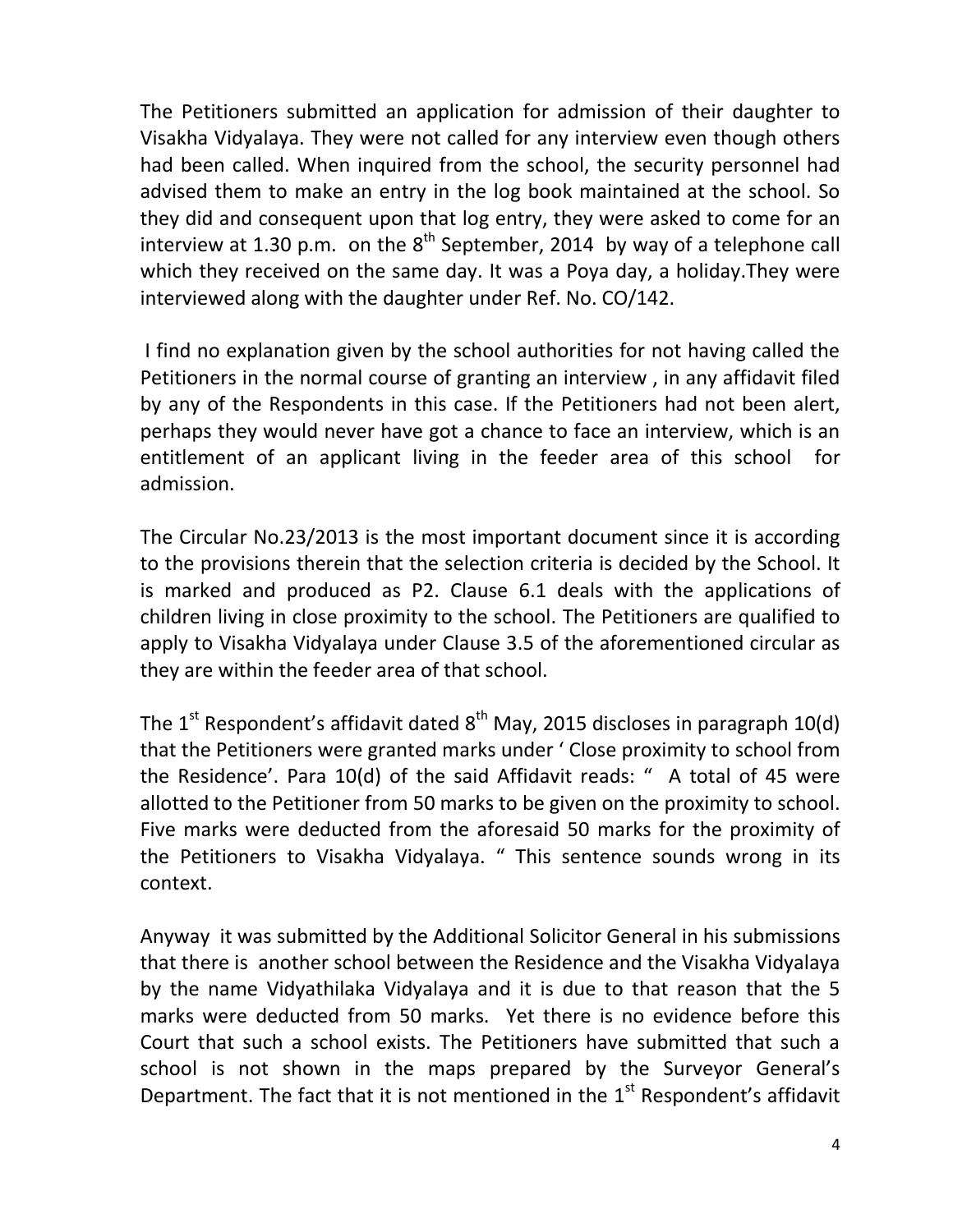before this court and the fact that such evidence is not produced by any Respondent before this Court by any other means under oath or affirmation, this Court cannot see and recognize the existence of such a school. There should be evidence before Court with regard to any fact submitted by any party, for this Court to act on the same when considering a Fundamental Rights Application. I conclude that in the circumstances the Petitioners marks were reduced. It has been done in an arbitrary manner by the  $1<sup>st</sup>$  Respondent and the Appeals Board has failed to recognize the same and not given due consideration thereto.

The marks given by the school on the electoral registers being only 7, it was argued by the Petitioner that it should be 14. I am of the opinion that the enhanced mark granted by the Appeals Board includes more than 7 marks as contested and therefore the Petitioners can be satisfied taking that mark to include the 7 more marks they claim to be entitled to under 'electoral register' mentioned in Clause 6.1.I.

Under Clause 6.1.II. , registered deeds of lease and unregistered deeds of lease are recognized to prove the residence. As agreed and confirmed by the affidavit of the  $1^{st}$  Respondent, in paragraph  $10(b)$ , the registered lease has been given 2 marks. The unregistered lease covering the period from 1.09.2012 to 31.08.2013 was not given any marks even though the  $1<sup>st</sup>$ Respondent has admitted that the Petitioners had moved to the present address in August, 2012. I observe that the Petitioners are entitled to 50% of the maximum marks of 2 according to Clause 6.1.II., i.e. one mark. I hold that the Petitioners are legally entitled to that one mark. The learned Additional Solicitor General argued that if marks are given , literally according to Clause 6.1.II , it would lead to absurdity which, when analysed. I fail to agree with him.

I feel that the interpretation of Clause 6.1 which includes items I,II, and III should be considered very carefully, because the decision to be made at the end of the granting of marks is crucial to the Petitioners who come for the interview under the category of " Residents in close proximity to the school ".

This Clause uses the phrase, " the year of application ". The calculation of the period of lease, the year of getting title by way of deeds, the electoral lists and other documents in proof of residence have to be calculated from the year of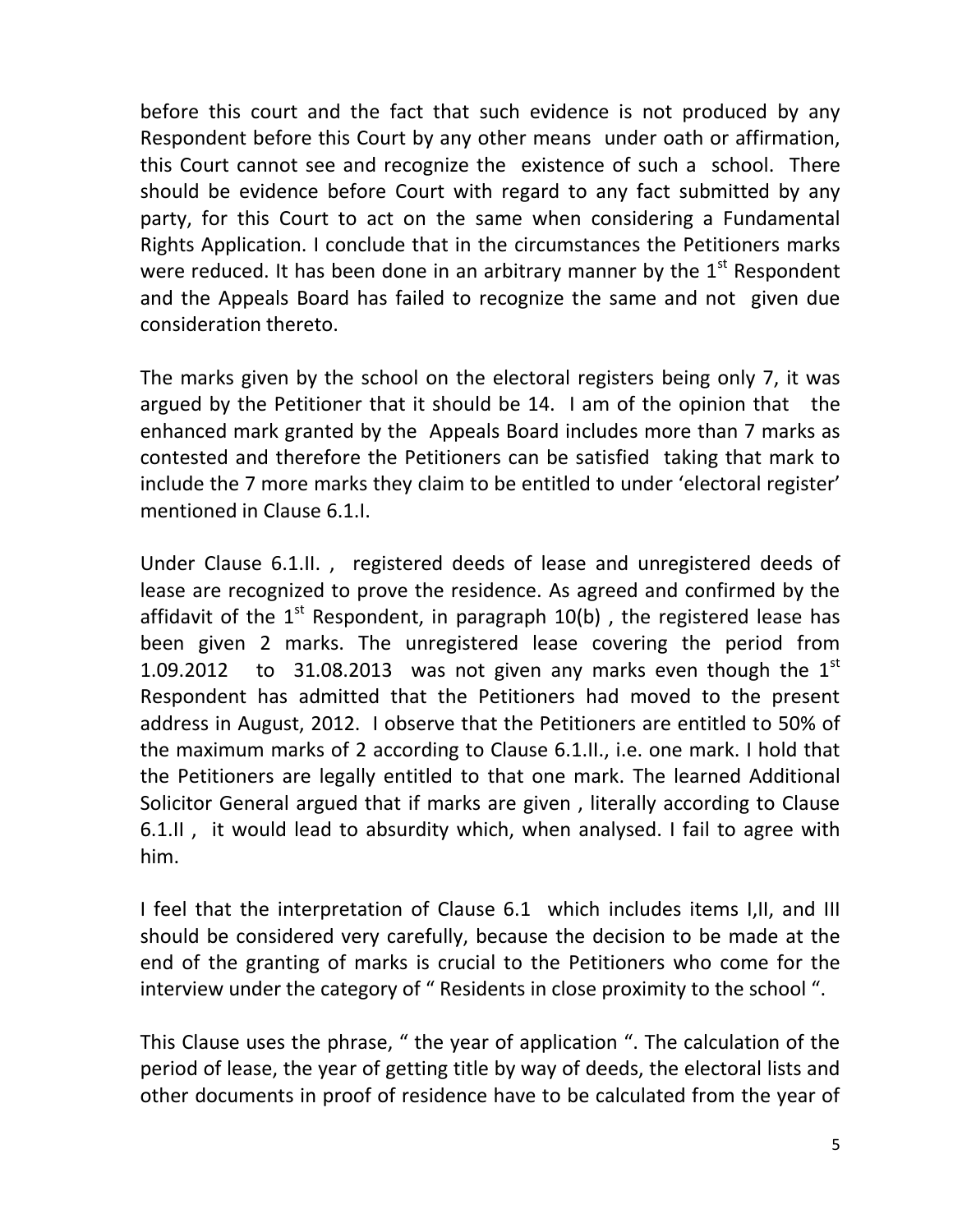application backwards. What is the " year of application "? When a child has to start schooling in the year 2016, to determine ' the year of application for the purpose of admission ' should be reckoned in a meaningful way. Does the school want to know where the child is living in January, 2016 or where the child was living in January, 2015? If discovering evidence of residence 5 years before 2015 is done, then the full year of 2015 residence will be a void which is not considered. The year of application therefore should mean the year of proposed admission. The documents should prove a continuation of residence upto the date of admission. Otherwise, the documents could prove only 5 years before the application was written down. The writing of the application to get admission would be the previous year. That date is not important. The year of "application for admission" is the year which is important. It is meaningful when documents of the previous year could be shown that the child has been there upto the date of the writing of the application and at the time the interview is held.

In the case of Dasanayakage Gayani Geethika and Two Others Vs DMD Dissanayake and Four Others ( SCFR 35/2011 – SC Minutes dated  $12<sup>th</sup>$  July, 2011 ) it was held by the Supreme Court that " It is clear that the interview panel should always have to look at the establishment of evidence to prove residence and consider the totality of what has been put forward as evidence by a parent to establish evidence rather than only carrying out an exercise of ticking the relevant box in relation to the specified documents mentioned in the circular alone ".

The Petitioners were not given any marks for documents produced under item III of Clause 6.1. Considering the number of documents produced and their nature to show that the Petitioners are residing at the Apartment they came into occupation in August, 2012, I am of the opinion that, if not the maximum marks, some marks could have been granted since those documents prove that the Petitioners are at present residing at the given address in the application for admission to the school. The maximum number of marks which can be given is five. I am of the opinion that the reasons for not giving the due marks are not explained in evidence before court and reasons given for the same, in the oral submissions made before court are frivolous. Therefore I hold that the Petitioners are entitled to get full marks.